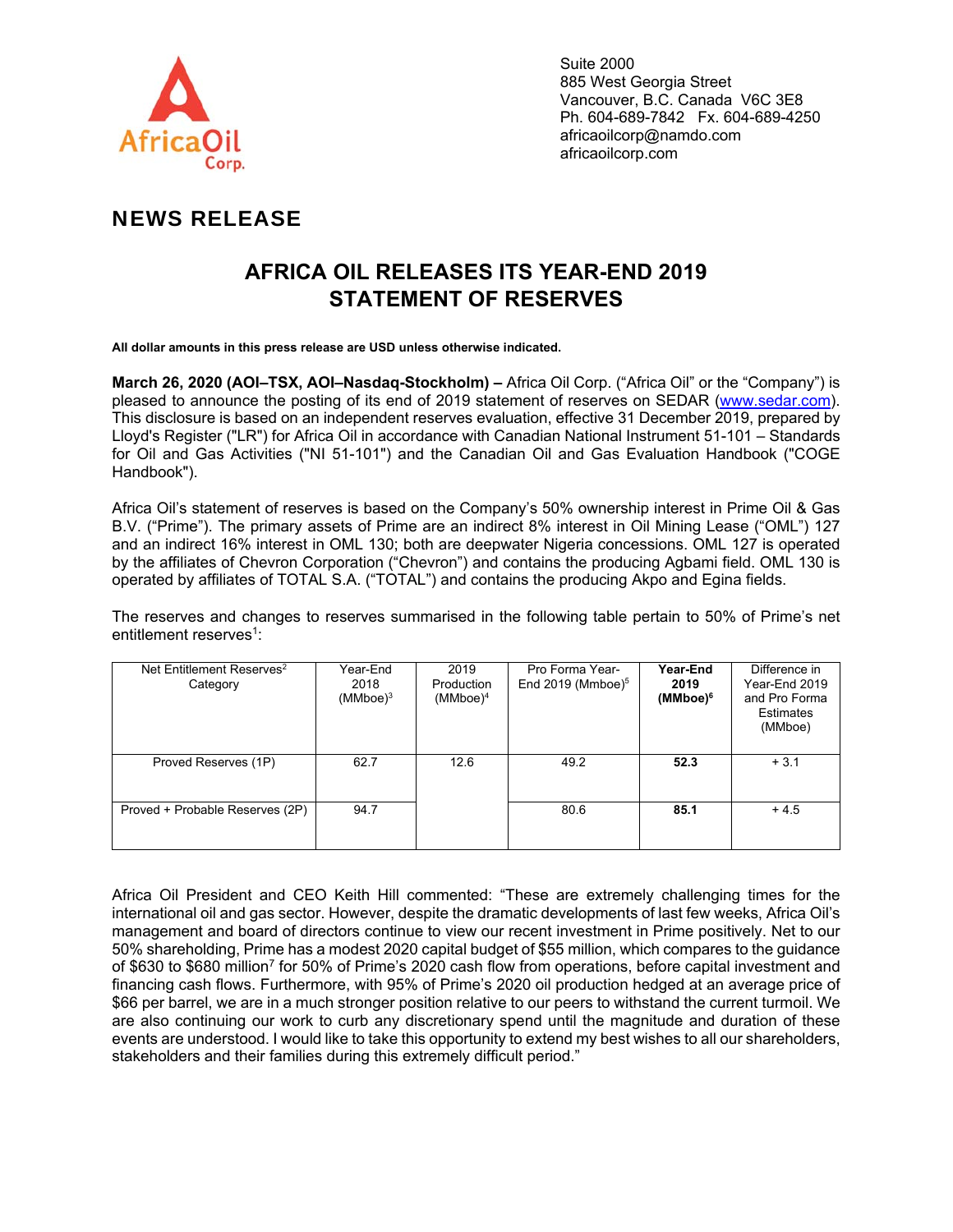Notes:

- 1 Please refer to the oil and gas advisory on the next page for important information.
- 2 Net entitlement reserves are calculated using the economic interest methodology and include cost recovery oil, tax oil and profit oil and are different from working interest reserves that are calculated based on project volumes multiplied by Prime's effective working interest.
- 3 Estimates for the three producing fields (Agbami, Akpo and Egina) only.
- 4 Entitlement production from Agbami, Akpo and Egina.
- 5 Pro forma end of 2019 reserves estimates were announced in the Company's press release of 14 January 2020 ('Africa Oil Announces the Closing of the Acquisition of Producing Assets in Deepwater Nigeria') and provided in the interim whilst LR completed its year-end 2019 report.
- 6 Estimates account for 2019 net entitlement production from the three producing fields (Agbami, Akpo and Egina) plus technical revisions for the three fields and the addition of the undeveloped field, Preowei, to the reserves base.
- 7 Cash flow from operations net to the Company's 50% shareholding in Prime. Any dividends received by Africa Oil from Prime's operating cash flows will be subject to Prime's capital investment (2020 estimate of \$55 million net to the 50% shareholding) and financing cashflows, including payments of Prime's Reserve Based Lending ("RBL") principal amortization and interest payments, currently estimated to be approximately \$315 million and \$50 million respectively in 2020, net to Africa Oil's 50% shareholding in Prime. The 50% shareholding in Prime will be accounted for using the equity method and it will be presented as an investment in the Consolidated Balance Sheet. Africa Oil's 50% share of Prime's net profit or loss will be shown in the Consolidated Statements of Net Loss and Comprehensive Loss. Any dividends received by Africa Oil from Prime will be recorded as a Cash flow from Investing Activities. The guidance presented here is for information only.

### **About Africa Oil**

Africa Oil Corp. is a Canadian oil and gas company with producing and development assets in deepwater Nigeria; development assets in Kenya; and an exploration/appraisal portfolio in Africa and Guyana. The Company is listed on the Toronto Stock Exchange and on Nasdaq Stockholm under the symbol "AOI".

For further information, please contact:

Shahin Amini IR and Commercial Manager shahin.amini@africaoilcorp.com T: +44 (0)203 982 6800

Sophia Shane Corporate Development sophias@namdo.com T: +1 (604) 806-3575

#### **Additional Information**

This information is information that Africa Oil Corp. is obliged to make public pursuant to the EU Market Abuse Regulation. The information was submitted for publication, through the agency of the contact person set out below on March 26, 2020 at 6:00 p.m. ET.

#### **Advisory Regarding Oil and Gas Information**

The terms boe (barrel of oil equivalent) and MMboe (millions of barrels of oil equivalent) are used throughout this press release. Such terms may be misleading, particularly if used in isolation. Year-end 2019 reserves estimates are based on a conversion ratio of five thousand and eight hundred cubic feet per barrel (5.85 Mcf: 1bbl), whereas year-end 2018 estimates and pro forma 2019 reserves estimates presented in this press release and previous press releases are based on a conversion ratio of six thousand cubic feet per barrel (6 Mcf: 1bbl). The change in the conversion ratio used is in order to align Africa Oil's methodology to that used by Prime Oil & Gas B.V. LR's year-end 2019 1P and 2P reserves estimates, based on the previous conversion factor (6 Mcf: 1bbl), are 52.2 MMboe and 84.9 MMboe, respectively, representing a difference of less than one percent (1%). The conversion ratio of five thousand and eight hundred cubic feet per barrel (5.85 Mcf:1 bbl) of natural gas to barrels of oil equivalent and the conversion ratio of 1 barrel per five thousand and eight hundred cubic feet (1 bbl:5.85 Mcf) of barrels of oil to natural gas equivalent is based